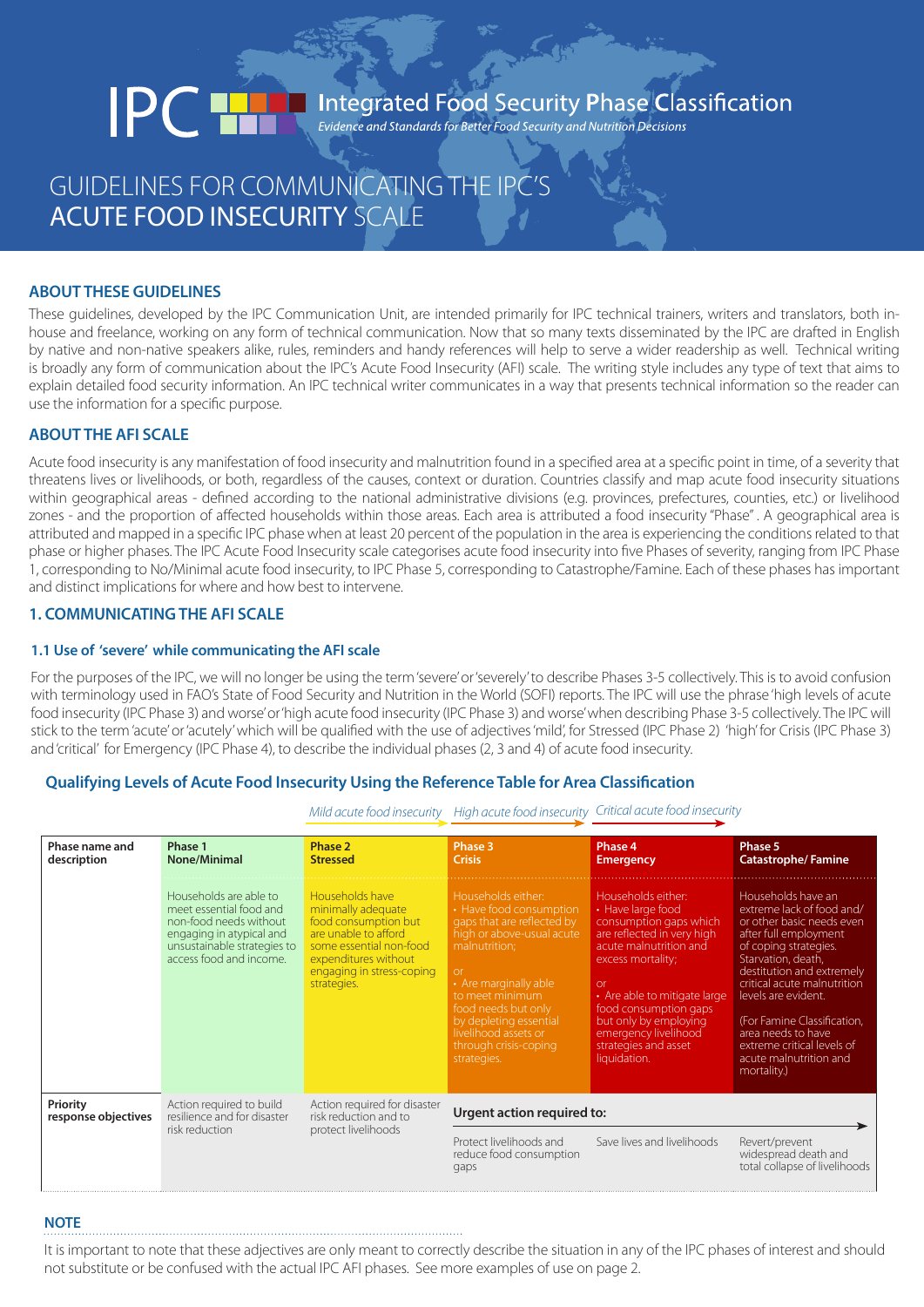

# **1.2 Communicating the AFI scale in key messages and recommendations**

| Phase<br><b>Classification</b>                | <b>Technical Interpretation</b>                                                                                                                                                                                                                                                    | <b>Technical Key Messaging</b><br>and Call to Action                                                                                                                                                                                                                                                                                                                                                                                                                 | <b>Media Messaging and</b><br><b>Call to Action</b>                                                                                                                                                                                                                                                                        |  |
|-----------------------------------------------|------------------------------------------------------------------------------------------------------------------------------------------------------------------------------------------------------------------------------------------------------------------------------------|----------------------------------------------------------------------------------------------------------------------------------------------------------------------------------------------------------------------------------------------------------------------------------------------------------------------------------------------------------------------------------------------------------------------------------------------------------------------|----------------------------------------------------------------------------------------------------------------------------------------------------------------------------------------------------------------------------------------------------------------------------------------------------------------------------|--|
|                                               |                                                                                                                                                                                                                                                                                    |                                                                                                                                                                                                                                                                                                                                                                                                                                                                      | Key Message                                                                                                                                                                                                                                                                                                                |  |
| <b>IPC Phase 1</b><br>None/<br><b>Minimal</b> | Households are able to meet<br>essential food and non-food<br>needs without engaging in<br>atypical<br>and<br>unsustainable<br>strategies to access food and                                                                                                                       | Key Message<br>Households are food secure. Households have adequate<br>access to food and non-food items without resorting<br>to unsustainable coping strategies. Area / population is<br>classified in Minimal acute food insecurity (IPC Phase 1).                                                                                                                                                                                                                 | People are food secure / People do not face acute food<br>insecurity / People have stable access to food.<br>At area level, the population is minimally food insecure.                                                                                                                                                     |  |
| income.                                       |                                                                                                                                                                                                                                                                                    | Call to Action                                                                                                                                                                                                                                                                                                                                                                                                                                                       | Call to Action                                                                                                                                                                                                                                                                                                             |  |
|                                               |                                                                                                                                                                                                                                                                                    | Interventions are required to build resilience and disaster risk<br>reduction, so households can continue to sustain themselves.                                                                                                                                                                                                                                                                                                                                     | Action is required to reduce people's vulnerability to disasters/<br>shocks and to build resilience, so they can stay food secure.                                                                                                                                                                                         |  |
| <b>IPC Phase 2</b>                            | Households have minimally                                                                                                                                                                                                                                                          | Key Message                                                                                                                                                                                                                                                                                                                                                                                                                                                          | Key Message                                                                                                                                                                                                                                                                                                                |  |
| <b>Stressed</b>                               | adequate food consumption,<br>but are unable to afford some<br>essential non-food expenditures<br>without engaging in stress-<br>coping strategies.                                                                                                                                | Households face low levels of acute food insecurity / mild<br>acute food insecurity. Households have borderline adequate<br>access to food, but cannot afford some essential non-food<br>expenditures without resorting to unsustainable coping<br>strategies. Area / population is classified in Stressed (IPC<br>Phase 2).                                                                                                                                         | People face low levels of acute food insecurity / People are in<br>mild acute food insecurity / People are at risk of facing high<br>levels of acute food insecurity / People are in stress / People<br>have erratic economic access to food / People are vulnerable<br>to disasters/shocks.                               |  |
|                                               |                                                                                                                                                                                                                                                                                    | Call to Action<br>Call to Action                                                                                                                                                                                                                                                                                                                                                                                                                                     |                                                                                                                                                                                                                                                                                                                            |  |
|                                               |                                                                                                                                                                                                                                                                                    | Interventions are required for disaster risk reduction and to<br>protect livelihoods, so households can sustain themselves.                                                                                                                                                                                                                                                                                                                                          | Action is required to improve people's stability of access to<br>food and to reduce their vulnerability to disasters/shocks.                                                                                                                                                                                               |  |
| <b>IPC Phase 3</b>                            | Households either:                                                                                                                                                                                                                                                                 | Key Message                                                                                                                                                                                                                                                                                                                                                                                                                                                          | Key Message                                                                                                                                                                                                                                                                                                                |  |
| <b>Crisis</b>                                 | • Have food consumption gaps<br>that are reflected by high or<br>above-usual acute malnutrition;<br>or                                                                                                                                                                             | Households face high levels of acute food insecurity / high<br>acute food insecurity. Many or more children than usual are<br>malnourished due to inadequate access to food. Households<br>only have adequate access to food by resorting to harmful<br>coping strategies or selling their assets. Area / population is<br>classified in Crisis (IPC Phase 3).                                                                                                       | People face high levels of acute food insecurity / People are in<br>high acute food insecurity / People are in crisis / People are<br>malnourished due to inadequate access to food / People only<br>have enough food by selling off their assets or through other<br>harmful coping strategies.                           |  |
|                                               | • Are marginally able to meet<br>minimum food needs but only<br>by depleting essential livelihood<br>assets or through crisis-coping<br>strategies.                                                                                                                                | Call to Action                                                                                                                                                                                                                                                                                                                                                                                                                                                       | Call to Action                                                                                                                                                                                                                                                                                                             |  |
|                                               |                                                                                                                                                                                                                                                                                    | Urgent action is required to protect livelihoods and increase<br>access to food to avoid a food emergency                                                                                                                                                                                                                                                                                                                                                            | Urgent action is needed to improve and increase people's<br>access to food. If nothing is done, people could face hunger.                                                                                                                                                                                                  |  |
| <b>IPC Phase 4</b>                            | Households either:                                                                                                                                                                                                                                                                 | Key Message                                                                                                                                                                                                                                                                                                                                                                                                                                                          | Key Message                                                                                                                                                                                                                                                                                                                |  |
| <b>Emergency</b>                              | • Have large food consumption<br>gaps which are reflected in very<br>high acute malnutrition and<br>excess mortality;<br>or                                                                                                                                                        | Households face critical levels of acute food insecurity /<br>critical acute food insecurity. The situation is life-threatening<br>with households being food deprived and children under<br>five severely malnourished. Households only have adequate<br>access to food by resorting to emergency coping strategies<br>and selling their assets. Area / population is classified in<br>Emergency (IPC Phase 4).                                                     | People face critical levels of acute food insecurity / People are<br>in critical acute food insecurity / People are in a situation of<br>emergency / People are severely malnourished due to lack of<br>food / People only have enough food by selling off their assets<br>or through other emergency coping strategies.   |  |
|                                               | • Are able to mitigate large<br>food consumption gaps but<br>only by employing emergency<br>livelihood strategies and asset<br>liquidation.                                                                                                                                        | Call to Action                                                                                                                                                                                                                                                                                                                                                                                                                                                       | Call to Action                                                                                                                                                                                                                                                                                                             |  |
|                                               |                                                                                                                                                                                                                                                                                    | Urgent action is needed to save lives and livelihoods. If<br>nothing is done, the population could face starvation or<br>death.                                                                                                                                                                                                                                                                                                                                      | Urgent action is needed to save lives. If nothing is done, people<br>could face extreme hunger or death.                                                                                                                                                                                                                   |  |
| <b>IPC Phase 5</b>                            | Households have an extreme lack<br>of food and/or other basic needs                                                                                                                                                                                                                | Key Message                                                                                                                                                                                                                                                                                                                                                                                                                                                          | Key Message                                                                                                                                                                                                                                                                                                                |  |
| Catastrophe/<br><b>Famine</b>                 | even after full employment of<br>coping strategies. Starvation,<br>death, destitution and Extremely<br>Critical acute malnutrition levels<br>are evident.<br>For Famine Classification, area<br>needs to have Extremely Critical<br>levels of acute malnutrition and<br>mortality. | Households face catastrophic levels of acute food insecurity /<br>catastrophic acute food insecurity. Households are extremely<br>food deprived and children under five severely malnourished.<br>Households still have inadequate access to food even after<br>full employment of coping strategies. Households face<br>starvation and death. Area / population is classified in<br>Catastrophy (IPC Phase 5).                                                      | People face catastrophic levels of acute food insecurity /<br>People are in catastrophic acute food insecurity / People are<br>in a catastrophic situation / People are facing starvation and<br>death / People are severely malnourished due to lack of food /<br>People still do not have any means left to access food. |  |
|                                               |                                                                                                                                                                                                                                                                                    | A population needs to have Extremely Critical levels of acute<br>malnutrition/mortality for an area to be classified in Famine.                                                                                                                                                                                                                                                                                                                                      | At area level, the population is in a situation of Famine.                                                                                                                                                                                                                                                                 |  |
|                                               |                                                                                                                                                                                                                                                                                    | Famine definition: According to the IPC, 'Famine' exists in areas where at least one in five households suffers from an extreme<br>deprivation of food. Starvation, Extremely Critical levels of acute malnutrition (at least 30 percent of children malnourished)<br>and significant mortality, directly attributable to outright starvation or to the interaction of malnutrition and disease (at least<br>1 person for every 5,000 dies each day), are occurring. |                                                                                                                                                                                                                                                                                                                            |  |
|                                               |                                                                                                                                                                                                                                                                                    | Call to Action                                                                                                                                                                                                                                                                                                                                                                                                                                                       | Call to Action                                                                                                                                                                                                                                                                                                             |  |
|                                               |                                                                                                                                                                                                                                                                                    | Urgent immediate action is needed to stop widespread<br>starvation and death, and the total collapse of livelihoods.                                                                                                                                                                                                                                                                                                                                                 | Urgent action is needed to stop widespread starvation and<br>death.                                                                                                                                                                                                                                                        |  |
| <b>IPC Phase 5</b>                            | For Famine Likely Classification,                                                                                                                                                                                                                                                  | Call to Action                                                                                                                                                                                                                                                                                                                                                                                                                                                       | Call to Action                                                                                                                                                                                                                                                                                                             |  |
| <b>Famine Likely</b>                          | Famine is likely occurring,<br>however, not enough evidence<br>is available to confirm or deny it.                                                                                                                                                                                 | Urgent immediate action is needed to stop the likelihood<br>of widespread starvation and death, and the total collapse<br>of livelihoods. Additional evidence should be collected to<br>confirm classification urgently.                                                                                                                                                                                                                                             | Urgent action is needed to stop likely widespread starvation<br>and death. More evidence should be collected to confirm the<br>situation.                                                                                                                                                                                  |  |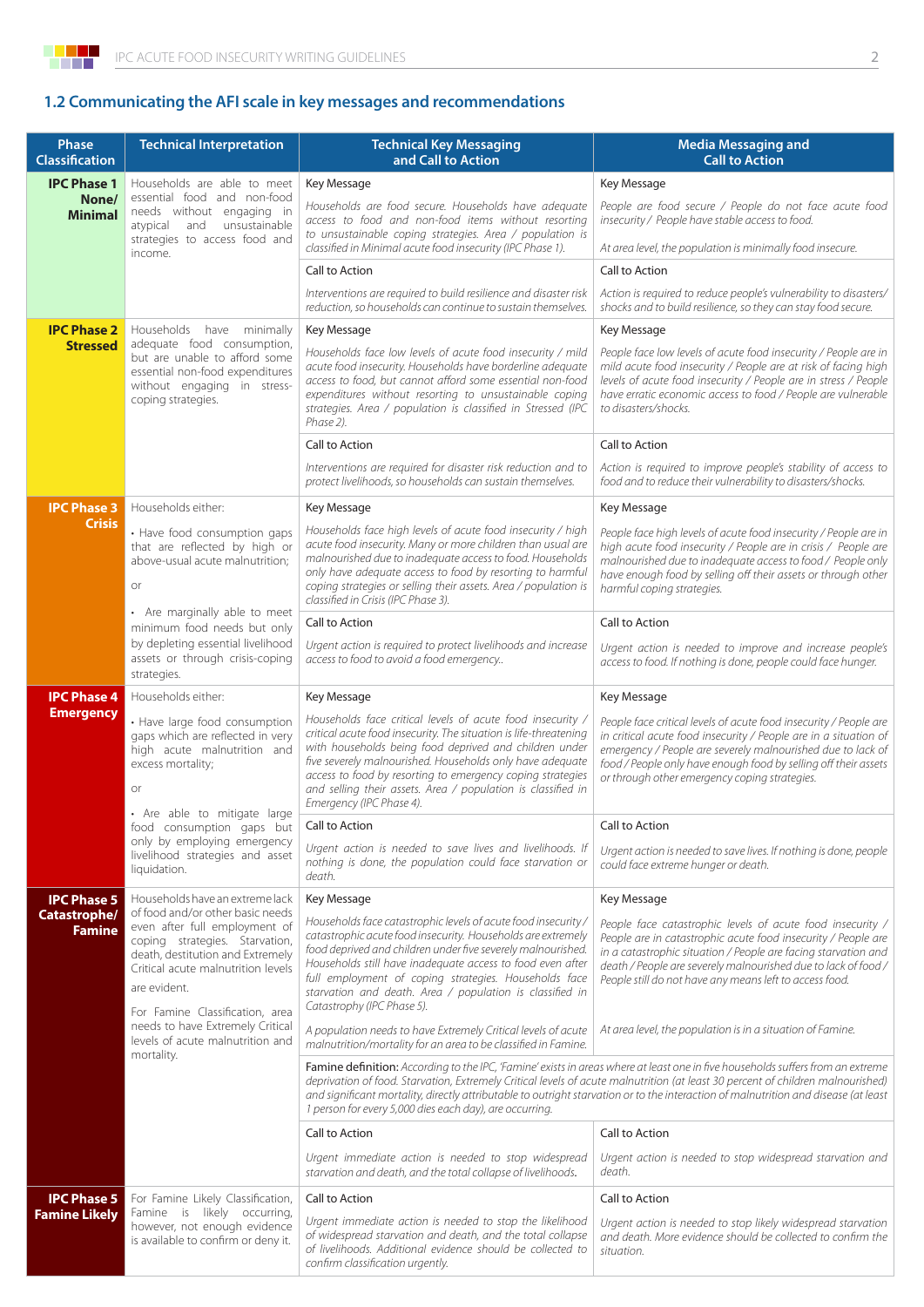

#### **2. WRITING STYLE DEFINITION**

For reasons of stylistic consistency, the IPC follows 'British English', based on the style of English spoken and written in Britain and Ireland.

This is the version of English on which this guide bases its instructions, as it is the standard commonly used in technical writing. Your text should present the information in the most professional and legible way possible. To ensure this process, we recommend integrating the following key technical characteristics into your writing:

#### **2.1. Writing in the Correct Style**

At long last you have finished the analysis, gone through the plenary and can start to write! But, where to begin? It can seem overwhelming, but by going through this thoughtful planning process, your writing will be easier and more efficient. In addition to ensuring the content is clear, you also need to ensure the style of writing is suitable for a technical document, keeping in mind political context and other influencing factors. The writing needs to be accessible, direct and professional. Flowery or emotional text is not welcome in an IPC technical document.

#### **2.2 Active Voice**

Write in the active voice. It is much easier to read and understand than the passive voice. Whenever possible, choose the active voice in your writing. In the active voice, the subject of the sentence is who or what is doing the action.

#### *Passive Example: The food insecurity was caused by prolonged drought.*

*Active Example: Prolonged drought caused the food insecurity.*

#### **2.3 Accurate Word Choice**

Choose your words thoughtfully. Use the best word for the context. Include necessary details that make the message clear and precise. Avoid overusing vague pronouns such as 'it' ,'the area' and 'this', as the reader may have difficulty identifying the antecedent.

#### *Example: When it rains, then the rivers flood and food is lost.*

*Improved: Two months of torrential rains in XX County caused flooding that has destroyed farmland and wiped out markets.*

#### **2.4 Sentence Structure**

Always include the most important information in the main clause of your sentence. The reader will find it easier to identify the key points and arguments.

*Example: The population in most of the merged areas experienced conflict and terrorism for almost a decade, which affected their food and livestock production, food consumption, damaged the rural infrastructure and markets.*

*Improved: The populations in most of the newly-merged areas in XXX have been experiencing conflict and terrorism for nearly a decade. The fighting has affected their ability to produce food and maintain livestock, damaged rural infrastructure and limited their access to food markets.*

Flow: Make sure your sentences follow a logical flow from one idea to another. If you jump from one to the other, you will confuse your reader.

Just think about what makes the most sense:

*Example: Distances to access water have reduced for populations across the analysed counties. However, practices of treating water before it's consumed is generally low. Hand washing practices remain low in most counties. Latrine coverage also remains low. Most open water sources are freely accessible, however, it costs an average of Ksh. 3-10 per 20-liter jerrycan.*

*Improved: Distances to access water have reduced for populations across the analysed counties. However, practices of treating water before it's consumed is generally low. Most open water sources are freely accessible, however, it costs an average of Ksh. 3-10 per 20-liter jerrycan. Hand washing practices remain low in most counties. Latrine coverage also remains low.*

#### **2.5 Brevity**

Be brief. Shorten run-on sentences or eliminate unnecessary words to make the text as concise as possible. Technical writing must be clear and direct, so there is no need to add unnecessary colour or complexity. Always ask yourself, can I deliver the same message using less words?

*Example: It is of the utmost importance to open the port for all humanitarian cargo deemed essential to save lives and livelihoods to be able to come in. If not opened imminently, the people of this great nation will starve to death.*

*Improved: The port must be opened to allow humanitarian cargo in, to avoid severe food shortages and get supplies to the people who need them.*

#### **2.6 Avoid Too Much Jargon**

Jargon is an easy trap for an IPC technical writer to fall into. If you're an expert in your field, it can be easy to use language that is familiar among your colleagues without realizing it may be confusing for other readers. Some people use jargon in an effort to impress and prove they know what they are talking about. However, the true sign of an expert is someone who can break complicated concepts down into simplified explanations. Jargon should be avoided and only used when appropriate for specific audiences. When you need to use technical terms, make sure to define them for the first reference in the text. When it comes to abbreviations, write out the complete title followed by the abbreviation in parentheses for the first reference in the text. These strategies act as reference points for readers who may not be familiar with the subject.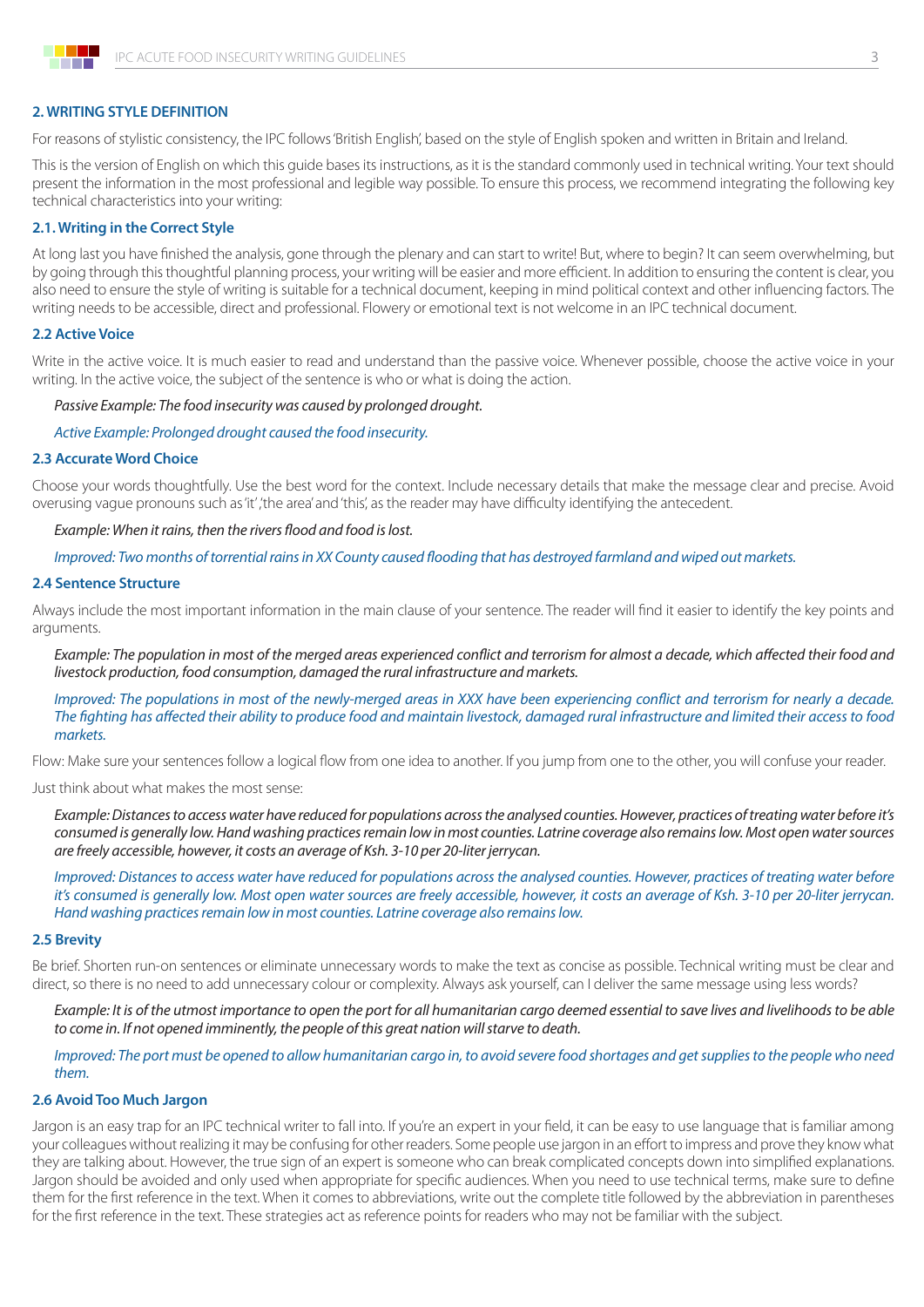

### **3. 'FOOD SECURITY' AND 'HUNGER'**

More often than not, communicators conveying IPC AFI information have substituted the term "Food Insecurity" with "Hunger". Whereas those two concepts are vastly different, it is clear that lay audiences better resonate with "hunger", compared to "food security" which remains somewhat technical and sometimes confused with food safety.

#### *What is hunger?*

*Hunger1 is an uncomfortable or painful physical sensation caused by insufficient consumption of dietary energy. It becomes chronic when the person does not consume a sufficient amount of calories (dietary energy) on a regular basis to lead a normal, active, and healthy life.* 

#### *What is food insecurity?*

*A person is food insecure2 when they lack regular access to enough safe and nutritious food for normal growth and development and an active and healthy life. This may be due to unavailability of food and/or lack of resources to obtain food. Food insecurity can be experienced at different levels of severity.*

Whereas it is technically unsuitable to substitute 'food insecurity' with 'hunger', we understand, but don't necessarily encourage this, especially in information products meant for technical audiences. As such, IPC's technical information products will consistently use 'food insecurity' as a specific technical area of focus.

#### **4. USING NUMBERS IN IPC AFI PRODUCTS**

Using too many numbers in the same sentence can confuse a reader. In IPC technical writing it is obviously impossible to avoid numbers, but there is a standard rule to follow: try to include no more than three numbers in a sentence. When it comes to writing numbers out in your text, the standard is:

#### -Write out numbers from one to ten; and

#### -Write the actual number for any figure above ten.

#### *Example: The analysis includes data from 33 regions in the country, including the three most affected districts.*

When it comes to large numbers, the simplest form is best. For the purposes of consistency, we will follow this style:

#### -Write out the full number for anything under 1,000,000.

*Example: 980,000 people are classified in Crisis (IPC Phase 3) and worse.*

#### -Write anything over 1,000,000 as a combination of number and word.

*Example: More than 3 million people in XXX are expected to experience high levels of acute food insecurity (IPC Phase 3) and worse in July 2020.*

-You can round large numbers up/down in key messages and figures, but do not include more than three digits. Be consistent in the way you round up/down. We generally round to the nearest 1000 for numbers under one million and 10,000 for numbers over one million.

*Example: Rounding up 2,675,437 people to 2.68 million people, or rounding down 344,371 people to 344,000 people.*

#### **5. CURRENT VS PROJECTION LANGUAGE:**

This can be a tricky one. IPC analyses include two time periods: current and projected. That means we have to write in two different tenses. For the purposes of this guide, we will follow this rule: use the tense that is appropriate for the time frame of the publishing date.

The current period should be written in the present tense, if it corresponds to the current time frame - what is currently happening.

#### *Example: Over 500,000 people are facing high levels of acute food insecurity (IPC Phase 3) and worse between May and August 2020.*

The projection period should then be written in the future tense - what will happen. For IPC purposes, we also need to couch the language further for projections by using words such as 'likely' or 'expected' since we don't yet know the outcome - what will likely happen.

#### *Example: Over 500,000 people will likely face a food crisis between September and December 2020.*

Sometimes, a brief is published after the CURRENT period has expired, and while the projection period is ongoing. In this case, the current period should be described using the past tense - what has happened.

#### *Example: Over 500,000 people faced Crisis and Emergency levels of acute food insecurity between October and December 2019.*

The projection period should then be described using the present continuous tense (+ likely) - what is likely happening. It shows that something started in the past and is continuing at the present time.

#### *Example: Over 500,000 people are likely facing high levels of acute food insecurity (IPC Phase 3) and worse between January and April 2020.*

However, sometimes a brief is published after even the PROJECTION period has expired. So, what do you do in that case? We suggest using the present perfect tense (+ likely) for the projection period - what has likely happened.

#### *Example: Over 500,000 people have likely faced high levels of acute food insecurity (IPC Phase 3) and worse between January and April 2020.*